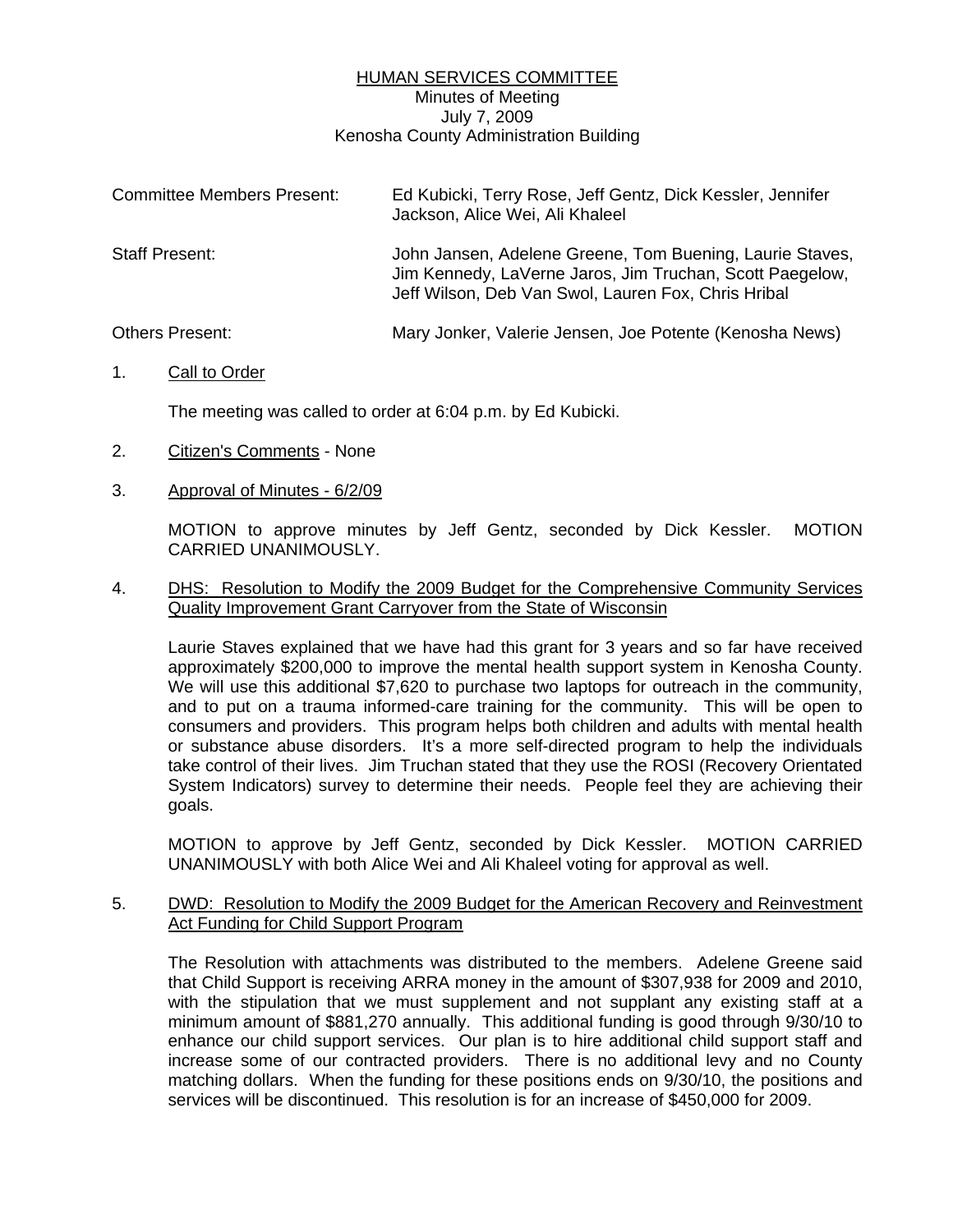Ed Kubicki questioned why some positions will be contracted. Ms. Greene explained that we will hire two Child Support Enforcement Specialists as County employees at a cost of \$173,000, including salaries and benefits. Four contracted employees will also be hired at a cost of \$217,000, including salaries and benefits for a call center created to handle fiscal calls. It's more cost effective to contract out these four positions. Once the money is gone, these positions will end. The postings will state this. We will also contract out for an attorney to handle additional hearings (at a cost \$50,000). And finally, we will spend \$10,000 on a Westlaw Locator service to help us locate people who don't want to be found. We currently have 10-12 Child Support Enforcement Specialists and they are handling 11,000 - 12,000 cases.

 Terry Rose asked if the County paid for the contracted persons' benefits. Jeff Wilson replied that it's part of the contract through their employer. Their contracted employer provides their benefits.

 Jeff Gentz questioned the \$173,000 for two County positions, including benefits, and expressed his frustration that he didn't have time to review this information prior to the meeting. Ms. Greene stated that that is what those positions are currently paid. Jeff Wilson added that the State has put us in this position. We just learned on July 1st that this money was being released to us.

 MOTION to approve by Dick Kessler, seconded by Jennifer Jackson. MOTION CARRIED UNANIMOUSLY with both Alice Wei and Ali Khaleel voting for approval as well.

# 6. Child Care Update

 Adelene Greene explained the process of Kenosha County Child Care Subsidy Program. DCFS certifies our child care providers. DWD determines the eligibility of the people, and a contracted provider (Goodwill) processes the child care payments. The State of Wisconsin sets the guidelines for eligibility and payments. There have been newspaper articles of child care fraud in Milwaukee. There are no fraud cases in Kenosha County that we are aware of. We have developed our own internal review team to review child care cases. In the past, we referred them to a private investigator, but about two weeks ago, we terminated that contract when the budget was cut. Some child care providers have had overpayments and were notified they need to pay this money back. Lauren Fox further explained that in 2008, \$41,964.45 was overpaid in a total of 17 cases. So far, the 2009 overpayments are \$12,134.57, \$800, and \$8,781.54. They are all in our system to recover these overpayments. The providers receive three letters from us to start making payments. If there is no response, it is turned over to the State for tax intercepts. In 2008, we recovered \$10,000. Ed Kubicki noted that it is a slow recovery process. Ms. Greene said that we try to handle to handle these internally, rather than turning them over for prosecution. It could take months or years before they are prosecuted because these are low priority cases.

 Jennifer Jackson asked how we discover overpayments. Lauren Fox explained that we have a monthly review team. It could be faulty reporting on the client's part. Also, because someone can be a provider and a recipient at the same time, we try to compare the checks with the Economic Support area. We are catching a lot when we find the dad is getting unemployment, which means they are not eligible for child care.

### 7. Presentation: Mental Health

 John Jansen stated that there was a discussion at the Human Services Board pertaining to the amount of levy for mental health services. We were asked to give this presentation tonight.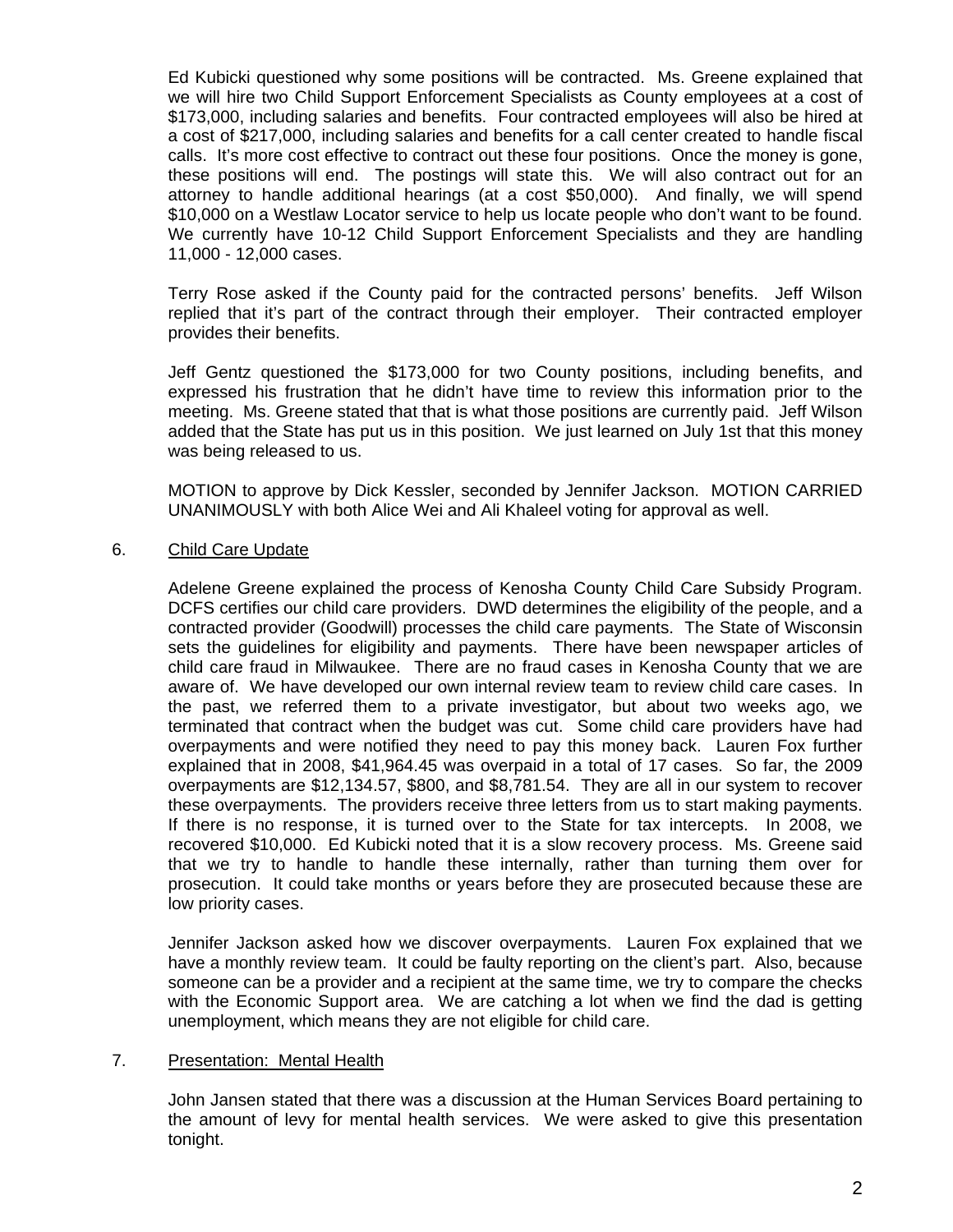LaVerne Jaros said that she has been responsible for mental health services for 1-1/2 years and has been extremely impressed. Kenosha County should be very proud of its mental health services and for accessing available dollars at both the federal and state level. We do a lot with a little. The biggest expense is hospitalization and we have been very creative in Kenosha to divert people from hospital care. We have some really great mental health services (which are listed on pages 10 and 11 of the 2008 DHS Annual Report that was distributed at the beginning of the meeting). We also have a good collaboration with the Sheriff & Police Depts.

 Jim Kennedy reviewed the Mental Health and AODA reports attached to the Agenda. He prepared these reports based on HSRR information submitted by all counties to the State. The county reports tell the State how much money they spent and where the money came from. We got this information for 2005, 2006, and 2007. The comparison was done with counties of 100,000 total population or more, but does not include Milwaukee, which is 'not' comparable to Kenosha County. The counties listed on the comparison are peer counties, having similarities to Kenosha County. We looked at the total reported spending for Aging & Disability Services, Children & Family Services, and Workforce Development - Economic Support, which is apples-to-apples data. Kenosha County spends about 12% on mental health services, which is low compared to other counties. \$39.81 is spent per capita. We are stretching the dollars well. Only 8% of levy is spent on mental health, which is \$4.88 per person per year. Community Aids dollars spent on mental health are basically comparable to the other counties. It's the same pattern for AODA dollars.

 Jeff Gentz commended Jim Kennedy for his years of work in putting this together. This is a very good report. He gets it. He understands it. He likes to see comparisons with other counties. This is very interesting and well done.

 Jennifer Jackson also stated that this is a really good report, adding that it would be great if other areas of human services were compared like this. She also asked how would our mental health spending affect other program areas and if a report could be done on this. Mr. Kennedy replied that this would be a different analysis. It's difficult to find information that is apples-to-apples and is reported in the same way to the State. This is a rare occurrence.

 John Jansen commented that we are sharing this information to this Committee so that when you are working on the 2010 budget you know that we are maximizing everything we have in mental health services. Cuts would be devastating to this area.

 Terry Rose asked how many people are served by these mental health dollars. Jim Truchan replied that it's approximately 3,100 - 3,200 individuals. 1/3 of that population have mental health issues, 1/3 have AODA issues, and 1/3 have both mental health and AODA issues.

### 8. W-2 RFP Update

 Adelene Greene said that the State did release the RFP for a 2-year contract for 2010 and 2011. It is due 7/31/09. The total funding amount is \$8.4 million. This compares to \$6.3 million that was offered four years ago. This funding is spent in three areas: Administration, Services, and Benefits. The majority is for W-2 Benefits. Our intent is to submit a proposal to continue operating the W-2 Program in Kenosha County. This is a competitive bid process. Some of our services, including case management, assessment, and child care have always been contracted out, and this will continue.

 Ed Kubicki asked if Kenosha County employees could run all of the W-2 Program without using contracted employees, or if that was a requirement of the RFP. Can we do it better